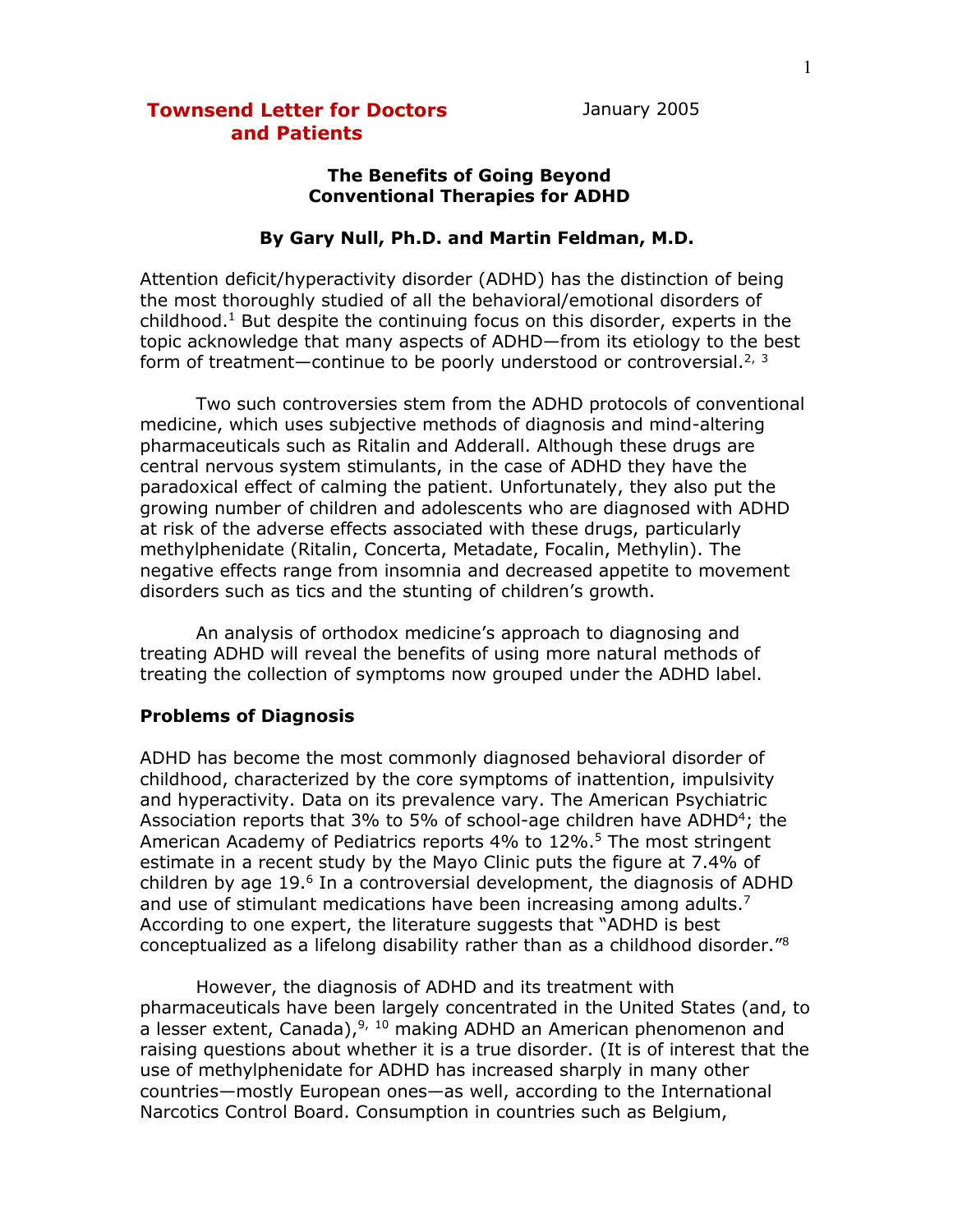Germany, Iceland and the Netherlands increased by 150% to 350% in a recent five-year period. Consumption in Australia and Canada, formerly main consumer countries of methylphenidate, has leveled off or declined, although they are the only countries besides the U.S. to report significant use of amphetamines for the treatment of ADHD. $^{11}$ )

In diagnosing ADHD, physicians and psychiatrists use a variety of assessment tools and rating scales, such as the Conners'/CADS scales and the diagnostic criteria presented in the American Psychiatric Association's *Diagnostic and Statistical Manual of Mental Disorders.* DSM-IV (1994) defines three major subtypes of the diagnosis of attention deficit/hyperactivity disorder (ADHD): predominantly inattentive, predominantly hyperactiveimpulsive, and a combined type. (This condition also is referred to as attention deficit disorder, ADD. The APA replaced its former diagnosis of ADD—with or without hyperactivity—with the unidimensional ADHD diagnosis in 1987, then specified the three subtypes in 1994.) 12, 13

Children with ADHD may have one, two or all three of the core symptoms of inattention, hyperactivity and impulsivity. Thus, a child may be diagnosed with ADHD even if he or she is not hyperactive. Girls, for example, often fall into the inattentive subtype.<sup>14</sup> However, a 2000 review of the diagnosis of ADHD points out that the DSM-IV criteria for this disorder are phenomenologic rather than etiologic and are much more relevant for children than for adolescents and adults.<sup>15</sup>

An easy-to-see problem with this approach to diagnosis is that the assessments are not definitive. The National Institutes of Health (NIH) believes the diagnosis of ADHD can be made reliably using diagnostic interview methods, but it also said in its 1998 Consensus Statement on ADHD that "there is no independent valid test for ADHD." <sup>16</sup> Although new testing methods are being developed, the diagnosis of ADHD remains far less objective than that of other abnormalities, where specific tools such as blood tests, x-rays and sonograms are used to determine the presence of the disorder.

Furthermore, the answers provided by parents and teachers on behavior rating scales—to questions such as how much a child fidgets or whether he/she is easily distracted—are subjective. What one person views as distractibility another may view as natural inquisitiveness. Some of the questions also are based on questionable values or assumptions. For example, the Conners' Parent Rating Scale<sup>17</sup> asks whether the child "actively defies or refuses to comply with adults'requests." In some life situations, though, disobedience is a virtue.

Another problem with the ADHD diagnosis is that it may apply a medical label to behaviors that fall at one end of a spectrum of normal patterns. The NIH says in its Consensus Statement: "Clinicians who diagnose this disorder have been criticized for merely taking a percentage of the normal population who have the most evidence of inattention and continuous activity and labeling them as having a disease. In fact, it is unclear whether the signs of ADHD represent a bimodal distribution in the population or one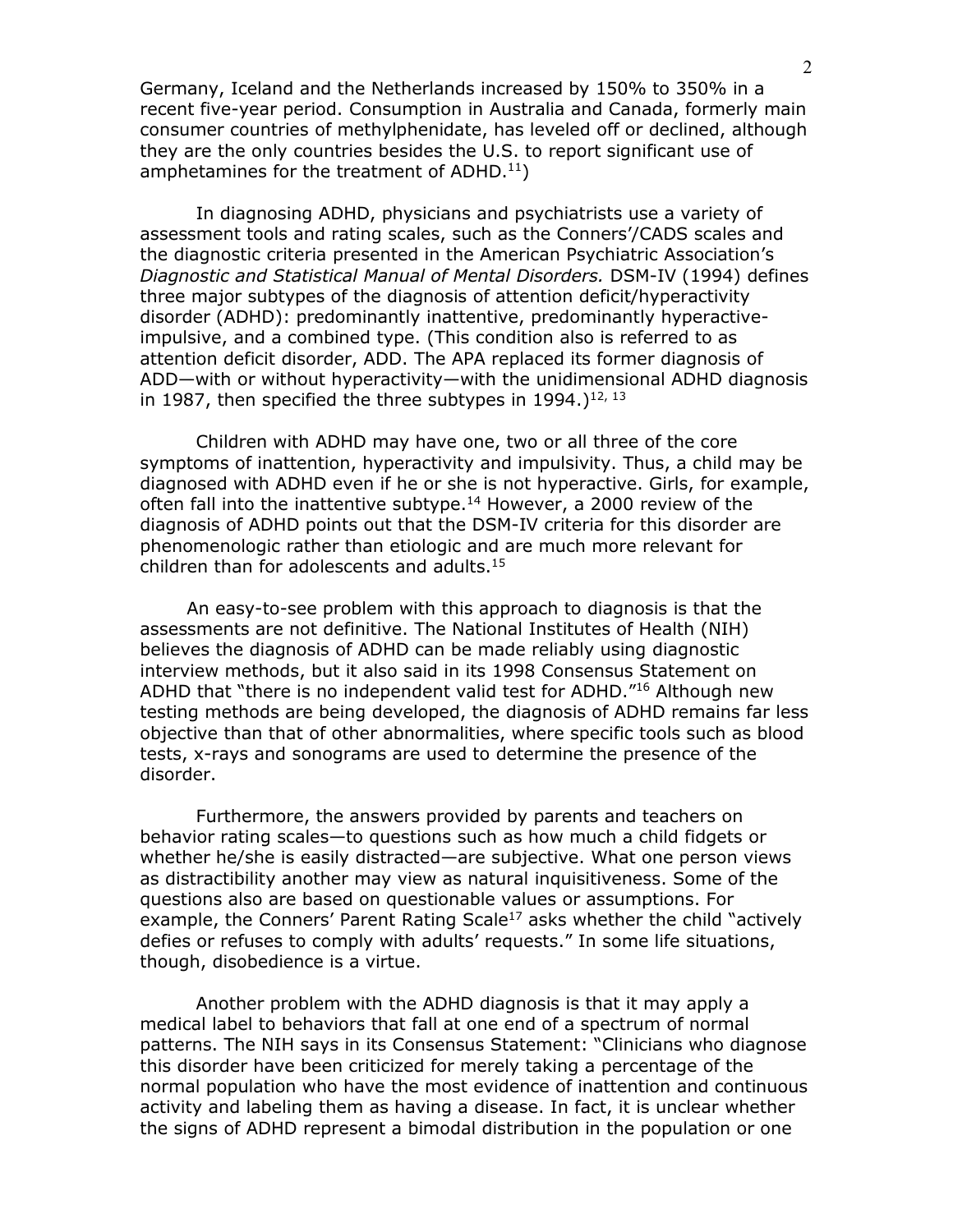end of a continuum of characteristics." The NIH observes that one of the problems of diagnosis is to "determine the approriate boundary between the normal population and those with ADHD." 18

The American Psychiatric Association states itself that the diagnosis of ADHD is not an easy one to make. The symptoms are similar to those of many other childhood disorders.<sup>19</sup> Psychiatrist Abram Hoffer, M.D., Ph.D., has stated: "You can take this same difficult child to ten psychiatrists and come back with ten different diagnoses. But no matter what the diagnosis is, they all put him on Ritalin."<sup>20</sup> To add to the complexity, approximately 65% of patients with ADHD may have one or more comorbid disorders, such as anxiety, communication, mood, conduct, oppositional defiant and learning disorders and Tourette's syndrome.<sup>21</sup>

One researcher suggests that more exact diagnostic guidelines may emerge from ADHD-related tests of executive functioning, neuroimaging and genetics that have been developed in recent years.<sup>22</sup> But any such diagnostic methods are likely to be controversial as well. According to a 2004 article, while the current evidence on the genetics of ADHD will provide important clues to its etiology, it is not sufficient to justify the use of genetic screening tests. The authors add that "genetic information on susceptibility to ADHD has the potential to be abused and to stigmatize individuals."<sup>23</sup>

Also open to controversy are the results of neuroimaging studies that have identified supposed abnormalities in structural and functional aspects of the brains of ADHD patients. $24$  Researchers have interpreted these findings to mean that the disorder may have a biological basis. For example, a 2003 study in the *Lancet* found reduced regional brain sizes and grey-matter abnormalities in cortical components of attentional systems thatmay help account for ADHD symptoms.<sup>25</sup>

Research associating ADHD with brain abnormalities does not withstand a critical analysis, however. A review of neuroimaging studies published in *Clinical Neuropharmacology* in 2001 states thatwhile the results of such studies are often used to support a biological basis for ADHD, "inconsistencies among the studies raise questions about the reliability of the findings." At the time of publication, the researchers found that "no specific abnormality in brain structure or function has been convincingly demonstrated by neuroimaging studies." They concluded that the neuroimaging literature "provides little support for a neurobiologic etiology of ADHD." 26

Some doctors are already using brain-scanning technologies in the assessment of ADHD, according to a *Wall Street Journal* article. One such method even exposes the patient's brain to a small amount of radioactive material, which is used to illuminate brain activity. However, most researchers believe the use of brain-scanning techniques to diagnose ADHD is premature and impractical, given the expense of the tests and the lack of standard quidelines for interpreting the scans. $27$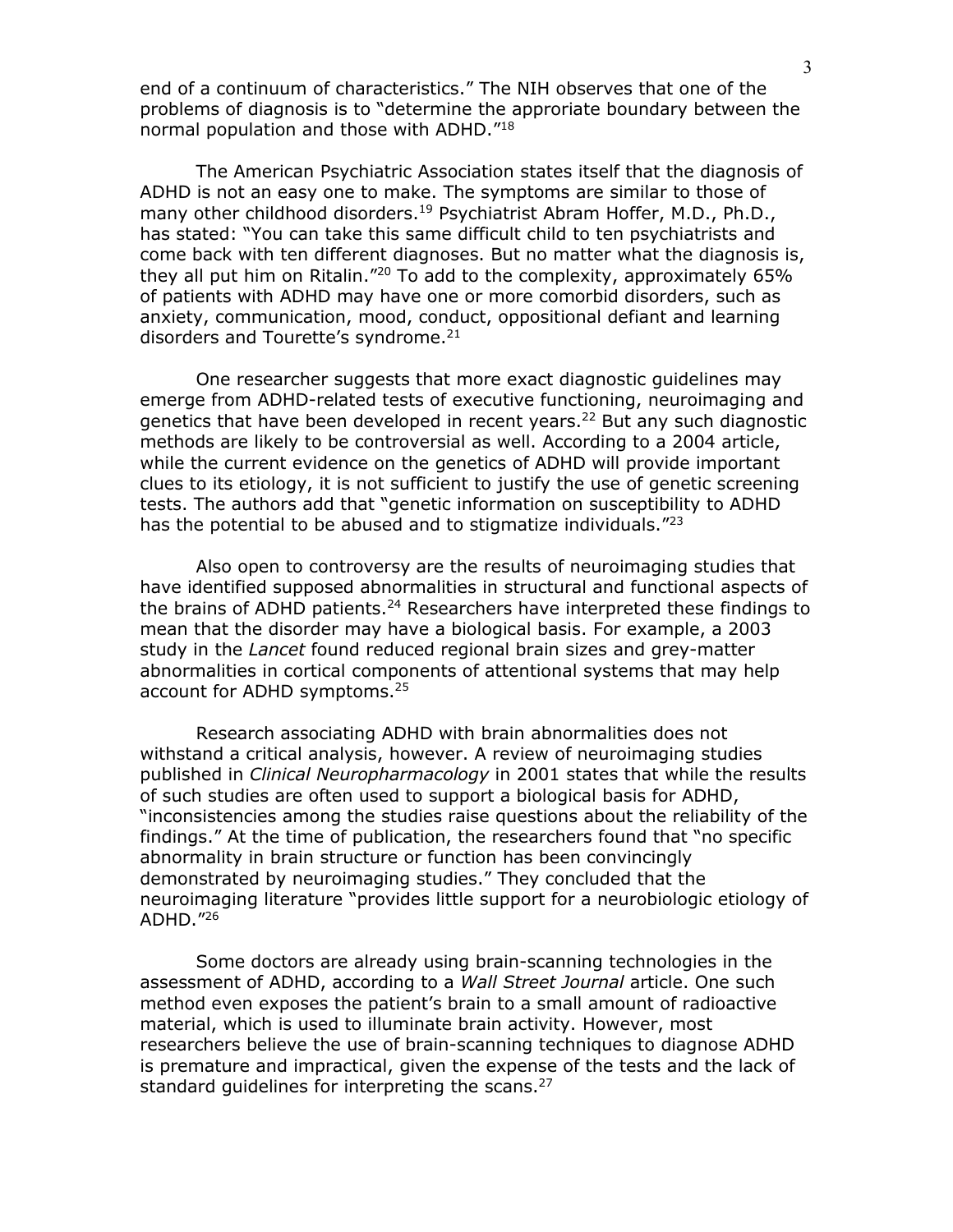Another more objective test of ADHD is available. The Developmental Biopsychiatry Research Program at Harvard's McLean Hospital has developed a diagnostic tool called M-MAT that monitors fine body movements during a computerized task to measure hyperactivity, impulsivity and attention. Because a child can be retested after taking a dose of medication, the test helps determine whether the drug will be effective for him or her. The researchers believe this test will address the concerns of many physicians that the diagnosis of ADHD is "too subjective, often pathologizes normal childhood behavior, and masks the detection of other important problems, such as a learning disorder." 28

## **Conventional Treatment of ADHD**

Psychostimulants have become the primary treatment for those diagnosed with ADHD, fueling what the NIH has called one of the major controversies regarding this disorder. The agency noted in 1998 that the growing prescription of these drugs for the short- and long-term treatment of ADHD has led to intensified concerns about their potential overuse and abuse.<sup>29</sup>

The stimulants used to treat ADHD include methylphenidate, mixed salts of amphetamine (Adderall), dextroamphetamine sulfate (Dexedrine, Dextrostat) and, to a much lesser extent, pemoline (Cylert). The methylphenidates and amphetamines are available in short-and long-acting versions. In late 2002, Eli Lilly and Co. introduced the first nonstimulant medication approved by the FDA for the treatment of ADHD. This drug, atomoxetine (Strattera), is a selective norepinephrine reuptake inhibitor. It had the strongest launch ever for an ADHD drug and was the first such medication approved for the treatment of adults as well as children and adolescents.<sup>30, 31</sup>

Stimulant-type drugs still lead this market, however, and numerous studies document their growing prescription during the 1990s.<sup>32, 33, 34, 35, 36</sup> One study found that the use of psychotropic medications among young people had reached nearly adult utilization rates in 1996, with stimulants ranked first in the three groups examined.<sup>37</sup> Another study reported sizable increases in the use of stimulants and other medications among even 2- to 4-year-olds.<sup>38</sup>

Perhaps most disconcerting is a four-year analysis of the use of stimulants in an area of North Carolina which found that the majority of 9- to 16-year-old children who took these medications had never had any impairing ADHD symptoms reported by their parents. They did have nonimpairing symptoms and behaviors that were classified as ADHD, but "these typically fell far below the threshold for a DSM-III-R diagnosis of ADHD," say the researchers.  $39$ 

One study finding evidence of overdiagnosis was conducted in southeastern Virginia, where the incidence of grade-school children receiving ADHD medications was two to three times as high as the expected rate of the disorder. By fifth grade, 18% to 20% of Caucasian boys were taking ADHD drugs.<sup>40</sup> Meanwhile, a study of the prevalence of stimulant prescriptions in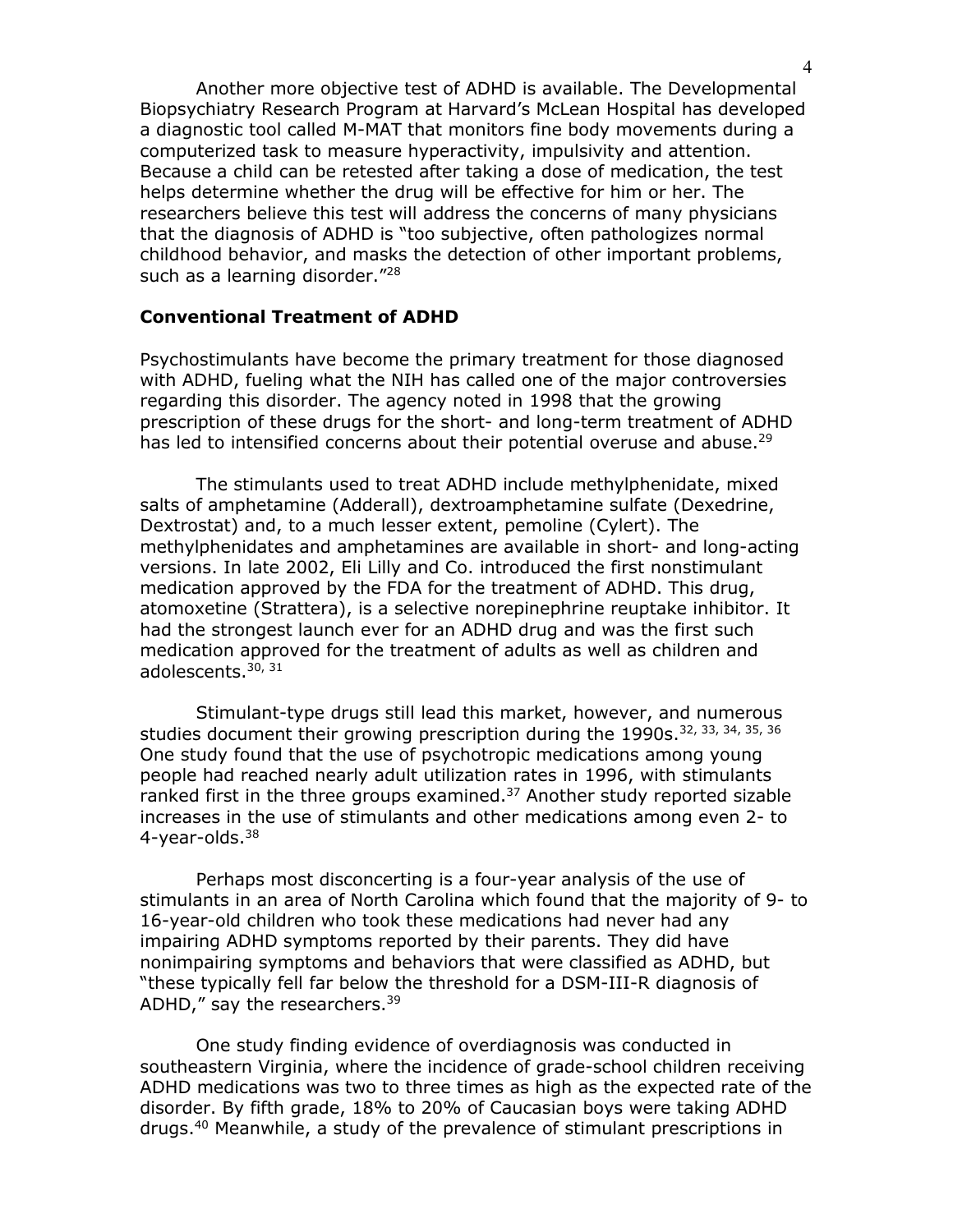1999 found wide variations among states, ranging from a high of 6.5% in Louisiana to a low of 1.6% in the District of Columbia. The authors suggest that areas of both overuse and underuse may exist. $41$ 

The use of stimulant-type drugs to treat ADHD has grown despite a lack of understanding of their therapeutic action. Methylphenidate and amphetamines are stimulants of the central nervous system (10 milligrams of Ritalin are equivalent to 5 milligrams of amphetamine), yet in patients with ADHD the drugs have a paradoxical effect and reduce the symptoms of inattention, hyperactivity and impulsive behavior.

Researchers acknowledge that stimulants' method of action in treating ADHD is not wellunderstood.42, 43, <sup>44</sup> According to the *Journal of the American Medical Association*, Nora Volkow, M.D., a leading researcher in the imaging of drug effects in the brain, said of methylphenidate in 2001: "As a psychiatrist, sometimes I feel embarrassed [about the lack of knowledge] because this is, by far, the drug we prescribe most frequently to children." 45

A 2001 study by Dr. Volkow and colleagues provided direct evidence, for the first time, that therapeutic doses of methylphenidate significantly increase extracellular dopamine in the human brain by blocking dopamine transporters. The researchers postulate that the drug's amplification of weak dopamine signals in ADHD patients enhances task-specific signaling, improving attention and reducing distractibility.<sup>46</sup>

Other research in this area includes a 2003 study that measured regional cerebral blood flow in ADHD patients while they were on and off methylphenidate. The results suggested that Ritalin reduces ADHD symptoms by modulating regions of the brain associated with motor function.<sup>47</sup> A study from Harvard Medical School found evidence that methylphenidate alters activity and attentiveness in children with ADHD in a rate-dependent manner. There was a clear inverse association between the severity of symptoms and the degree of therapeutic response.<sup>48</sup>

Some recent evidence about the dosages of stimulants prescribed to young people is of interest: While the common practice is to increase a child's dosage as he or she grows, this may not be necessary for all patients.<sup>49</sup> In one clinical trial, 40% of children who took half the dose of methylphenidate that had kept their symptoms stable, along with a placebo, had equally good ADHD control and fewer side effects.<sup>50</sup> Another study found that the greatest benefit in academic performance and classroom behavior came with the lowest dose studied, $51$  while a third reported that "adolescents with ADHD may not necessarily require more medication than younger children to achieve a similar therapeutic effect." 52

### **Questions Regarding ADHD Drugs**

In addition to uncertainties about the diagnosis of ADHD and the method of action of ADHD drugs, questions remain about the quality of studies of stimulant medications, the safety of these drugs and the implications of longterm use in young patients with developing brains.